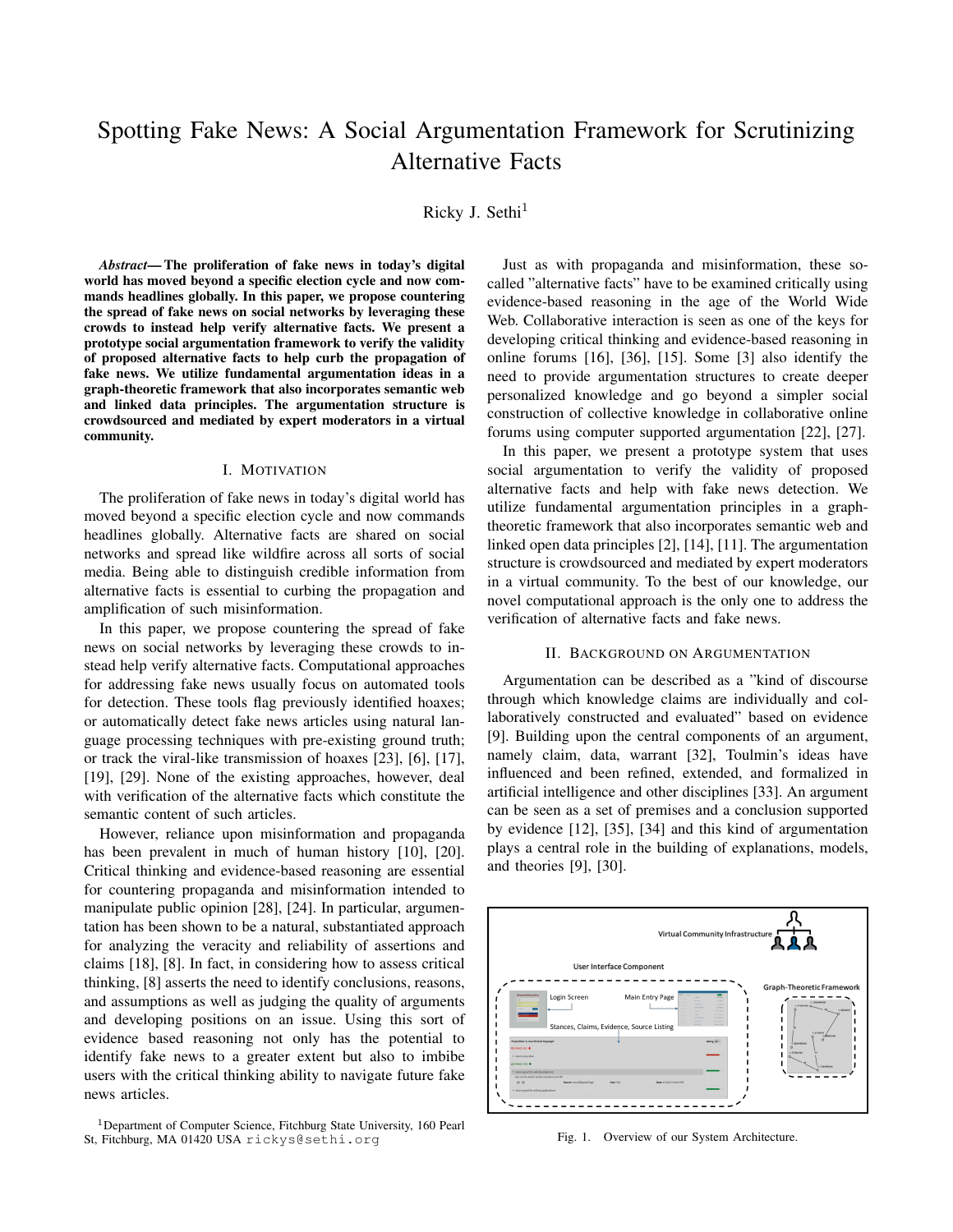| Verify-Alt-Facts              | $\equiv$                                         |                                                                                                             | $\left( \bullet \right)$              | test@gmail.com |
|-------------------------------|--------------------------------------------------|-------------------------------------------------------------------------------------------------------------|---------------------------------------|----------------|
| $\alpha$<br>Search            | <b>Top Questions</b><br>Ask question             |                                                                                                             | Ask question                          |                |
| <b>B</b> Main Page<br>O About | O.<br>D.<br>-5<br>claims views<br>yotes.         | Is python good for data science?                                                                            | asked 4/17/2017<br>5:51:04 PM by test |                |
| O Help                        | 0<br>-5<br>$\theta$<br>claims views<br>votes     | Is java better than c++?                                                                                    | asked 4/12/2017<br>5:02:19 PM by test |                |
|                               | $\Omega$<br>$\alpha$<br>-5<br>vetes claims views | How big is USA?                                                                                             | asked 2/10/2017<br>7:28:10 PM by test |                |
|                               | D.<br>5<br>$\alpha$<br>claims views<br>yetes.    | The crowd at Donald Trump's first inauguration was greater<br>than Barack Obama's first inauguration crowd? | asked 2/10/2017<br>4:11:07 PM by test |                |
|                               |                                                  |                                                                                                             |                                       |                |

Fig. 2. Main landing screen.

Indeed, [21], [37] emphasize the need to employ online collaboration and online communities, which include both learners and experts creating knowledge together and evaluating complex issues using multiple perspectives to think critically about the topics being discussed [3], [37]. In addition, [13], [36] emphasize the benefit of online facilitators that are instructors or experts to help increase critical thinking and depth of knowledge in learners by guiding threaded discussions, especially to avoid early termination of threads. In fact, [4], [7] even show that simply observing the learning process of another learner engaged with an expert results in information gain via observational learning [1].

### III. OVERVIEW OF APPROACH

We build upon the Argument Interchange Format [22], [35], which models an argument as a network of connected nodes of information (claims and datum which we model as premises and evidence) and schemes (warrants or rules of inference which we model as a particular conclusion or stance). Our graph-theoretic approach also keeps track of provenance in argumentation schemes [30], [31].

We define an argument as being composed of Stances, Claims, and Evidence, where both Claims and Evidence are supported by Sources, typically web documents. A Claim is either an inference or a conclusion while Evidence (sometimes called a Premise) provides the support for that Claim.

A Stance is the final conclusion composed of Claims and Evidence, and their associated Sources. Stances are fundamental stands on a topic and can be mutually exclusive, should have cohesive sub-structures, and are composed of atomic argumentation components (Claims, Evidence, and Sources). A Claim can be directly supported by a Source when there is no individual Evidence component for it; if more Evidence components are added for a Claim, then Sources are only associated with Evidence components and not directly with Claim components. In fact, multiple sources can support multiple evidence/premise nodes.

The Sources themselves have their own properties. A Source could be fully described, for example using the Dublin Core metadata (http://dublincore.org). In this way, users could query the system for assertions from certain sources or from sources with specified properties (e.g., government institutions).

Our methodology also incorporates Ratings for each Source and user in the system. Different trust, authority, and other attribute dimensions are amalgamated and weighted in a Summary Rating; these compound ratings reveal their constituent components (SourceRating, ContentRating, QuestionRating, etc.) on a MouseOver event, displaying details of Users' Ratings, Source Ratings, Expert Ratings, etc.

Our proposed framework is not just a system for argumentation structure; instead, we organize the community and system to work together synergistically to support learning via critical thinking. Members of this virtual community can take three major roles: 1) Users, who are the information seekers submitting the queries; 2) Responders, who have some degree of expertise or background to add Claim, Evidence, and Source nodes; and 3) Moderators, who are contributors that guide the question and answer flow, including triaging incoming questions, matching experts to new questions, evaluating answers for quality assurance, etc. These roles are dynamic as they may evolve over time, and may be multi-faceted with different functions and capabilities.

An example exchange is shown in the screenshot in Figure 3; the example portrayed is based on the origin of the term, "alternative facts." A fact is usually defined as a piece of information used as evidence or as part of a report or article. The term, "alternative facts," originated when Kellyanne Conway, the Counselor to the President, stated in a January 22, 2017 interview on Meet the Press that White House Press Secretary Sean Spicer was giving "alternative facts" when trying to defend Sean Spicer's claim about the attendance numbers at President Donald Trump's inauguration. This usage is distinct from the legal term, *alternative facts*, used "to describe inconsistent sets of facts put forth by the same party in a court."

#### IV. SYSTEM ARCHITECTURE

We developed our system as a web-based application with a responsive interface that allows for viewing on desktops, tablets or mobile phones. It consists of three main components: the Graph-Theoretic Framework, the User Interface Component, and the Virtual Community to support Crowdsourcing. We describe each of these components in detail below.

### *A. Graph-Theoretic Framework*

We create an *Argumentation Graph*,  $G_A = (V, E, f)$ , composed of a set of vertices,  $V$ , edges,  $E$ , and a function,  $f$ , which maps each element of  $E$  to an unordered pair of vertices in V. Each fundamental Claim, Evidence, or Source in an argument thus constitutes an atomic argumentation component,  $v_a$ , and is embedded as a vertex in the graph such that  $v_a \in V$ . The vertices contain not just the component's semantic content, but also the ratings, authority, trust, and other attribute dimensions of each atomic argumentation component. The edges  $e \in E$  contain weights along the various dimensions of trust and authority as well as a pro/con designation for the connection (e.g., if an Evidence node is pro or con for a connected Claim node), while the function f maps how they're connected. Depending on the context of the argument, this graph can be undirected or directed, where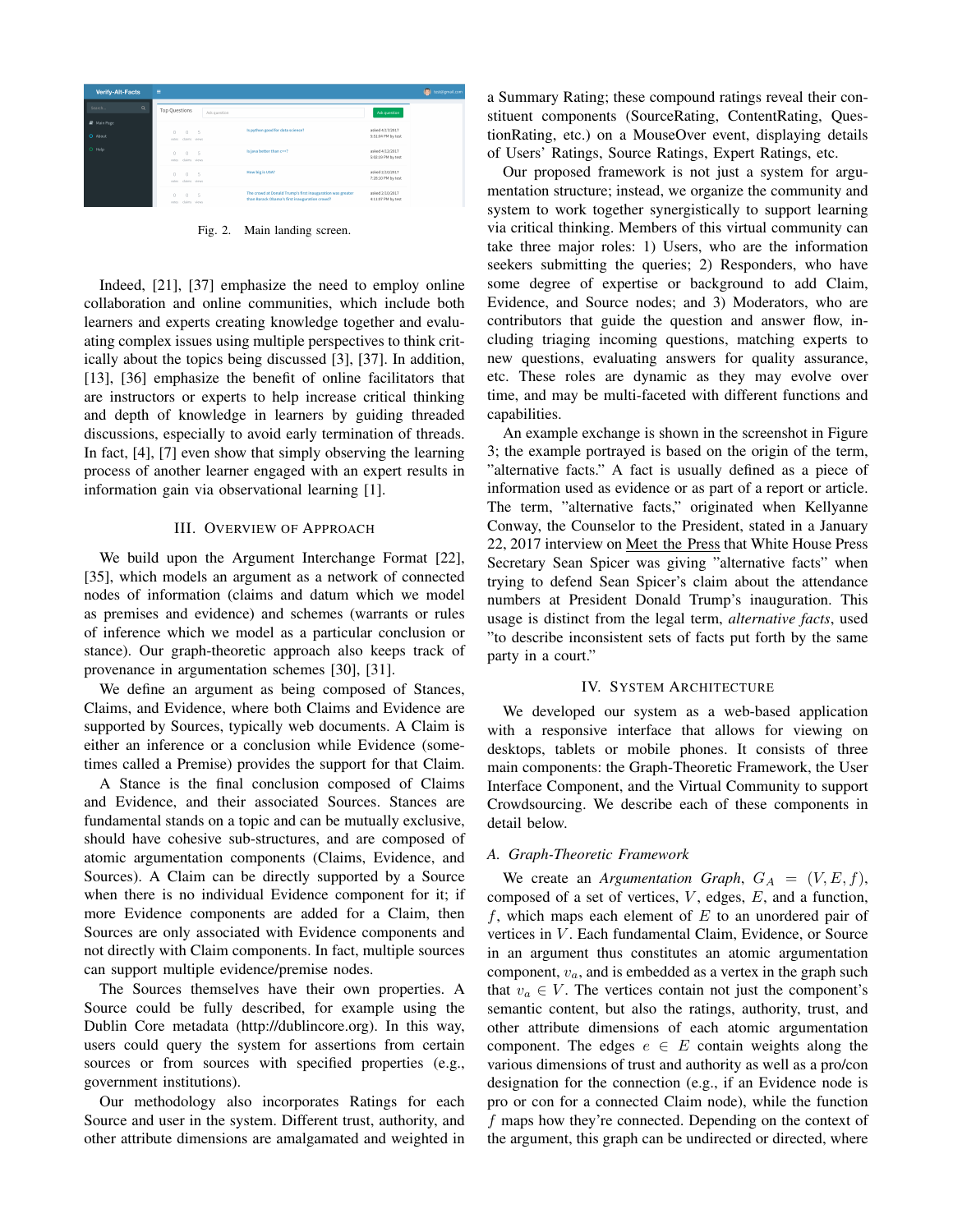| <b>Verify-Alt-Facts</b> | Ξ                                                                                                                                                                                                                                                                                                            | test@gmail.com |  |  |  |
|-------------------------|--------------------------------------------------------------------------------------------------------------------------------------------------------------------------------------------------------------------------------------------------------------------------------------------------------------|----------------|--|--|--|
| $\alpha$<br>Search      | Verification of Facts                                                                                                                                                                                                                                                                                        |                |  |  |  |
| <b>Main Page</b>        | <b>Majority Opinion</b><br>Fdit<br>Ouestion<br>Discussion<br>History                                                                                                                                                                                                                                         | $\sim$         |  |  |  |
| O About                 | Proposition: The crowd at Donald Trump's first inauguration was greater than Barack Obama's first inauguration crowd?                                                                                                                                                                                        | Rating         |  |  |  |
| O Help                  | STANCE: NO                                                                                                                                                                                                                                                                                                   | All ¢          |  |  |  |
|                         | * Another sign for Donald Trump's Inauguration attendance to be lower is Metro ridership numbers.<br>RON Per WMATA, the Washington area transit authority, as of 11 am, 193,000 trips had been taken on the city's subway system. At the same hour in 2009, that<br>Taxable vas 513,000, according to WMATA. |                |  |  |  |
|                         |                                                                                                                                                                                                                                                                                                              |                |  |  |  |
|                         | 10 O<br>Source: [Source3]<br>Date: 2/10/2017<br>User: test<br>4:14:03 PM                                                                                                                                                                                                                                     |                |  |  |  |
|                         | ▶ Crowd is not so big<br>Crowd was greater at Barack Obama's first Inaguration<br>STANCE: YES +                                                                                                                                                                                                              |                |  |  |  |
|                         |                                                                                                                                                                                                                                                                                                              |                |  |  |  |
|                         |                                                                                                                                                                                                                                                                                                              |                |  |  |  |
|                         | > Crowd is considered huge when you account for viewers who are physically present, watching online, and watching on television.                                                                                                                                                                             |                |  |  |  |

Fig. 3. Screenshot of main proposition screen.

the temporal component gives the direction to the directed graph.

In terms of a graph, we therefore see the set of vertices V as the set of Claims, Evidence, and Sources; the set of edges  $E$  as a set of links that may connect any two vertices (which can be a Source, Evidence, or Claim). Each subgraph or path traversal that can be obtained from a graph results in a Stance.

For example, we might have the following set of vertices and edges in a sub-graph:

$$
V = \{v_{11}(evidence_1), v_{21}(claim_1), v_{31}(source_1),v_{42}(source_2), v_{52}(claim_2)\}
$$

and  $E = \{e_1, e_2, e_3, e_4, e_5\}$ . Through the function f, we get the following edges between two vertices,  $v_a$  and  $v_b$ :

- $e_1 : v_{11}(evidence_1) \rightarrow v_{21}(claim_1)$
- $e_2 : v_{31}(source_1) \rightarrow v_{11}(evidence_1)$
- $e_3 : v_{41}(source_1) \rightarrow v_{22}(evidence_2)$
- $e_4$ :  $v_{12}(evidence_2) \rightarrow v_{52}(claim_2)$
- $e_5 : v_{42}(source_2) \rightarrow v_{52}(evidence_2)$

We can represent this in the form of an adjacency matrix; please note: the second index on the vertices represents the ordinal position of the kind of node it represents (e.g., Claim, Evidence, or Source) for illustrative purposes only.

There are two ways to represent the stances: one way is by making the Stance another node in  $G_A$  that is added by the moderators in a top-down manner. The other is to designate each sub-graph as a different Stance. Once the  $G_A$  is formed, we can form sub-graphs which represent the different stances we can infer from the argumentation graph where each sub-graph would be a separate Stance. Since a Stance is composed of Claims, Evidence, and their associated Sources, there is also a check on the minimum number of vertices a subgraph might contain. Our approach supports both ways of determining the various stances (what we call top-down vs bottom-up).

In this approach, a Stance is a sub-graph or tree of the argument,  $G_A$ . A particular path traversal would show the weights or quality of the Stance. Depending on the specific path taken through such an argumentation graph, the connections would allow atomic components to be incorporated in different Stances, with each Stance represented by some traversal of the graph.

# *B. User Interface Component*

The User Interface Component of our system was developed as a web-based application and designed for viewing on desktops, tablets, or mobile phones. The front-end component was developed using HTML, CSS, Bootstrap, jQuery and JavaScript, while the back-end was developed using C# and Asp.net MVC 5 framework. The UI is comprised of three main components:

*Database Component* This back-end data collection component is responsible for the saving and retrieval of users' data, contributions, and activity and connects to the graphtheoretic framework using JSON objects and to the backend using an Object Relational Mapping (ORM) framework. It uses MS SQL as its relational database management system.

*Data Collection Component* This front-end component shows the questions to the users and gets questions. Other users can post their positive and negative claims based on their views and support their claim by providing evidence and sources. The algorithm in the backend sorts the claims based on filtering and sorting criteria like highest rating and source. When a user wants to add claims, evidence, or sources to a particular stance, they can click the plus button on respective stances which displays the modal popup for entry of claims, evidence, and sources. Users can rate the claim by clicking the upvote/downvote button.

*Backend Component* This backend component is handled by an Asp.net MVC5 architecture. The database component is accessed using the Entity framework, an Object Relational Mapping (ORM) framework that offers an automated mechanism for storing and accessing the data in the database. User input is validated to check for errors, SQL injection, etc. The backend component gets the users' data from the Data Collection Component and analyze the data using algorithm, then passed to the User Interface component. Data are sent in the form of hierarchical order using the backend algorithm based on weighted parameters for every claim given by the users. The data are returned in JSON form. JSON, often used for serializing and transmitting data over a network, is primarily used here to transmit data between the Graph-Theoretic Framework and the User Interface Component.

# *C. Virtual Community for Crowdsourcing*

We provided the simplest possible argument structure that will enable understanding and participation as this was found to be an effective representation to enable volunteer contributors to create collaborative arguments [5]. These systems enable a community to collaboratively create answers to questions where many possible answers, or nuanced perspectives on a single answer, can be posited. We used a minimalistic argument structure to facilitate contributions and synthesis and designed the online community to best facilitate this interaction: we defined the nature of the community, clarified the contribution process, and then designed the initial system prototype. Our graph-theoretic framework can analyze arguments, which will enable the system to proactively relate viewpoints and derive source ratings.